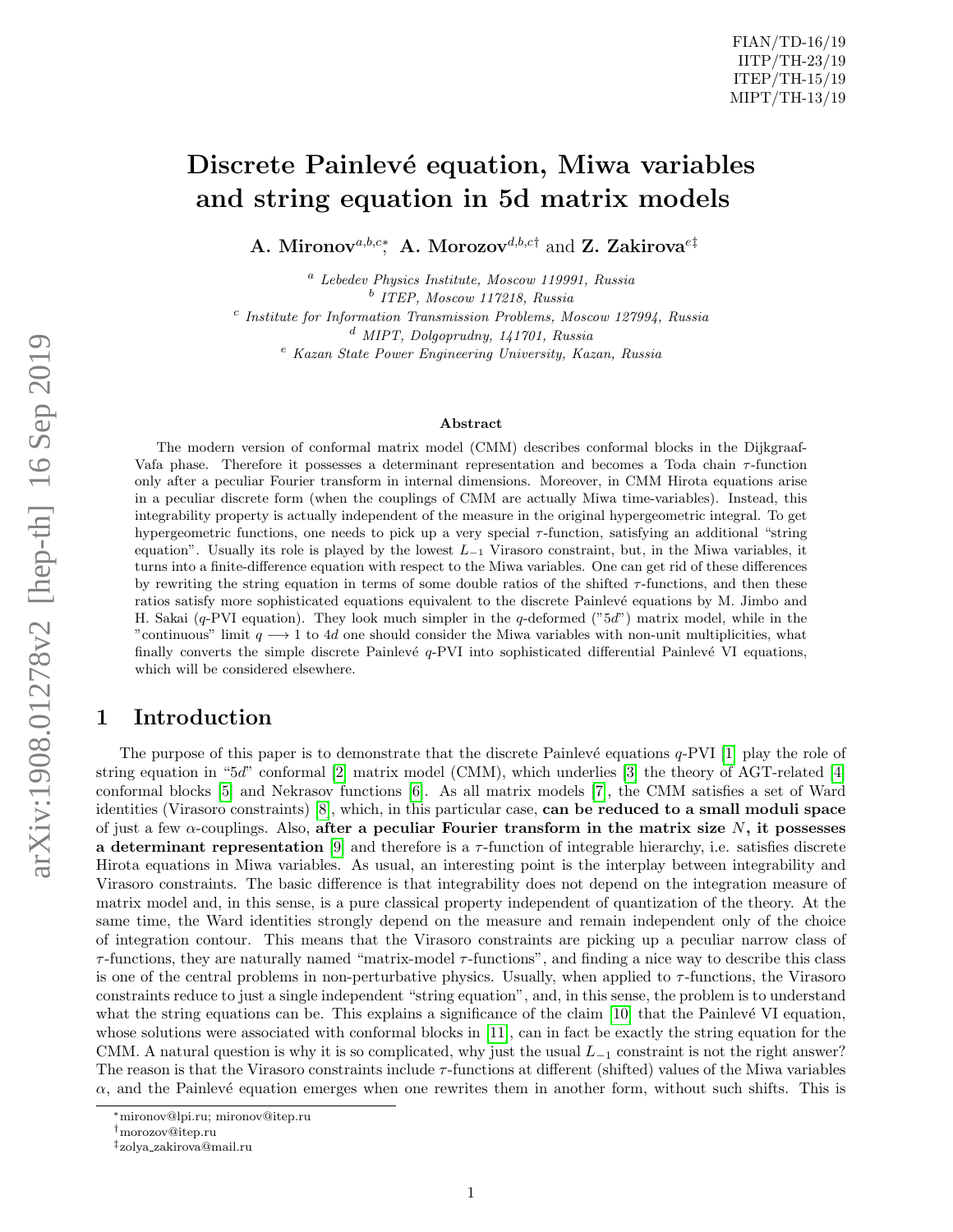achieved by switching to some special combinations  $w_1$  and  $w_2$  of shifted  $\tau$ , and these two w's appear related by a pair of equations, equivalent to the Painlevé VI equation (in the simplest case of the  $4$ -point conformal block). The point here is that the CMM actually has two sets of parameters: in addition to the  $\alpha$ -couplings, there are "background" points  $z$ , and the Painleve' equation is a differential equation with respect to  $z$  (which is a double ratio of the four punctures: positions of vertex operators in the conformal block). Moreover, it can be naturally split into an algebraic relation between  $w_1$  and  $w_2$ , which is just a Seiberg-Witten spectral curve, and a true differential equation, which describes its z-dependence. Actually, all these properties look much simpler in the q-deformed ("5d") CMM, because there the two discreteness, the built-in one in the couplings  $\alpha$  and the q-related one in the background parameter  $z$  become nearly undistinguishable (this property is sometimes called duality between the Coulomb and Higgs branches, which gets transparent after the lift from 4d to 5d). Therefore, this letter will concentrate on the q-deformed CMM and discrete Painlevé equations  $q$ -PVI (see [\[12\]](#page-11-8) for a different relation of  $q$ -Painlevé with matrix models, see also [\[13\]](#page-11-9)).

We begin in sec.2 from reminding the standard facts about usual matrix models and the discrete Painlevé equations  $q$ -PVI. Then in sec.3 we remind the basic facts about Miwa variables in integrable systems and relation to CMM. As already mentioned, the relation includes the Fourier transform of the naive CMM in N and leads to determinant representation, which emerges after such a transform is performed. After this, in sec.4 we discuss the  $5d$  CMM in detail and demonstrate that its partition function solves in this case the discrete Painlevé  $q$ -PVI equations. At last, in sec.5 we discuss the 8-equation system of  $[14]$ , the discrete Painlevé equations being derived from these 8 equations: actually exactly one half of these eight are Hirota equations, i.e. possess the property of measure-independence. The other four equations are actually not Hirota ones, since they depend on the concrete hypergeometric solution to the Toda chain hierarchy, and therefore should be equivalent to the string equation. We devote a special sec.5.3 to demonstrate what is the meaning of these 8 equations and how the Painlevé equation arises from them in the simplest case of  $N = 1$ .

What we do not do in this paper, we do not actually derive the 8 equations of [\[14\]](#page-11-10) from CMM, we just confirm an observation that they are true. In fact, as it was already mentioned, only four of them require a derivation, since the other four are just bilinear Hirota equations that follow from the fact that the matrix model partition function is a  $\tau$ -function of the Toda chain hierarchy. The derivation of remaining four equations is completely analogous to the derivation of [\[14\]](#page-11-10), and we do not repeat it here. We are also rather brief on the story of Fourier transform and determinant representations just referring to the original paper [\[9\]](#page-11-5) for further details. Finally, we do not perform the reduction from 5d to 4d, where the simply looking discrete Painlevé  $q$ -PVI equations turn into a sophisticated differential Painlevé VI equation. All this is postponed to a big technical version of the present text. The goal of this letter is just to make the very claims and make them precise, well grounded and justified.

# 2 Matrix models and Painlevé equations

In this section, we briefly describe a set of standard facts about matrix models and Painlevé equation necessary for the main body of the text.

#### 2.1 Matrix models and string equations

The first issue is matrix models. We use the term "matrix models" for arbitrary eigenvalue integrals with the Vandermonde-like factor in the measure, though their matrix integral representations are not always that much simple. Matrix models possess a set of defining properties [\[7,](#page-11-3) [15,](#page-11-11) [16\]](#page-11-12):

- Ward identities. The partition function of matrix model satisfies an infinite set of Ward identities.
- Solutions. The number of solutions to the Ward identities are parameterized by the number of independent closed contours in the eigenvalue integral representation of matrix model (when the solution is not unique, the model is said to be in the **Dijkgraaf-Vafa phase**  $[17]$ .
- Integrability. The partition function of matrix model is related to a  $\tau$ -function of an integrable hierarchy: it is either the partition function or its Fourier transform (in the Dijkgraaf-Vafa phase [\[9\]](#page-11-5)) which is the  $\tau$ -function.
- String equation. The concrete solution of the integrable hierarchy is fixed by the string equation(s), which is typically the lowest Ward identity(ies). Moreover, the full set of Ward identities is equivalent to the integrable hierarchy with only the string equation added.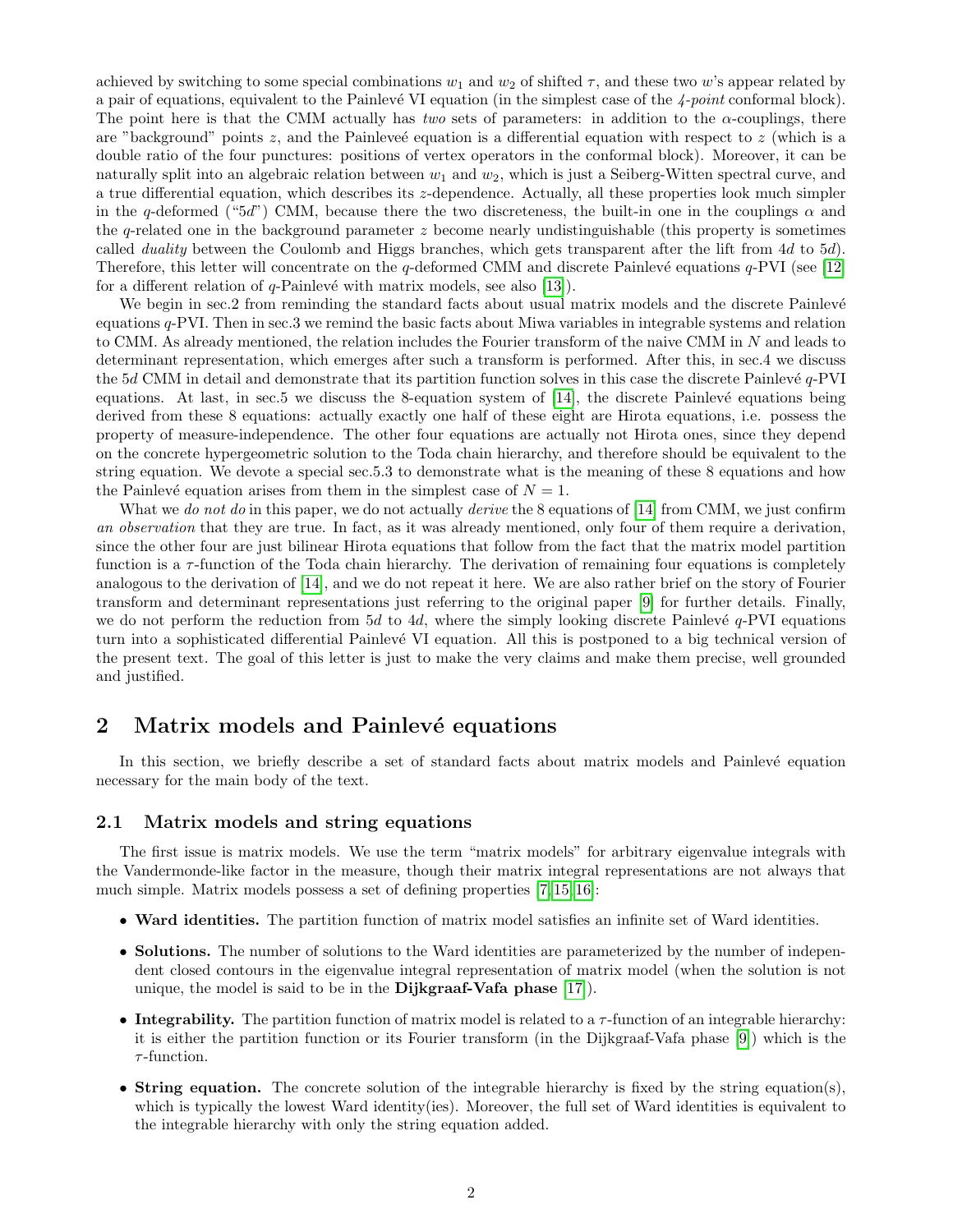• Measure (in)dependence. The measure in the eigenvalue integral is essentially the Vandermonde-like factor responsible for a universal "interaction" between the eigenvalues times a product of additional measure functions for all eigenvalues. Integrability properties do not depend on the choice of this measure function, only on the Vandermonde. Only the string equation is fully sensitive to the choice of the measure, and this makes it so important to specify the partition function of a particular matrix model within the relatively wide space of various  $\tau$ -functions.

#### 2.1.1 Hermitian Matrix model

We start with the most simple and typical example of the matrix model: the Gaussian Hermitian matrix model. It is given by the following integral over  $N \times N$  Hermitian matrices

$$
Z_N\{t\} = \frac{1}{\text{Vol}_{U(N)}} \int_{N \times N} dM \exp\left(-\frac{\eta}{2} \text{Tr} M^2 + \sum_k t_k \text{Tr} M^k\right) \tag{1}
$$

where dM is the invariant measure on Hermitian  $N \times N$  matrices and  $Vol_{U(N)}$  is the volume of the unitary group  $U(N)$ .

• This partition function satisfies an infinite set of Ward identities, which form (a Borel subalgebra of) the Virasoro algebra:

$$
\hat{L}_n Z_N\{t\} := \left(-\eta \frac{\partial}{\partial t_{n+2}} + \sum k t_k \frac{\partial}{\partial t_{k+n}} + \sum_{a=1}^{n-1} \frac{\partial^2}{\partial t_a \partial t_{n-a}} + 2N \frac{\partial}{\partial t_n} + N^2 \delta_{n,0}\right) Z_N\{t\} = 0, \quad n \ge -1 \tag{2}
$$

• It can be reduced to the eigenvalue integral

<span id="page-2-0"></span>
$$
Z_N(t_k) := \frac{1}{N!} \int \prod_i dx_i \Delta^2(x) \exp\left(-\sum_i \eta x_i^2 + \sum_{k,i} t_k x_i^k\right)
$$
(3)

where  $\Delta(x)$  is the Vandermonde determinant. This integral is considered as a formal power series in time variables  $t_k$  and, hence, is given just by moments of the Gaussian integral. Therefore, there is only one integration contour, which is the real axis, and only one solution to the Ward identities.

• Integral [\(3\)](#page-2-0) can be rewritten as a determinant

<span id="page-2-1"></span>
$$
Z_N(t_k) = \det_{i,j=1..N} C_{i+j-2}, \qquad C_k := \int_{\mathbb{R}} dx x^k \exp\left(-\eta x^2 + \sum_m t_m x^m\right) \tag{4}
$$

This determinant is nothing but a  $\tau$ -function of integrable Toda chain hierarchy.

• One can consider instead of [\(3\)](#page-2-0) a more general eigenvalue integral

<span id="page-2-2"></span>
$$
Z_N(t_k) := \frac{1}{N!} \int \prod_i dx_i \mu(x_i) \Delta^2(x) \exp\left(\sum_{k,i} t_k x_i^k\right)
$$
(5)

with an arbitrary measure function  $\mu(x)$ , then, in [\(4\)](#page-2-1),  $C_k = \int_{\mathbb{R}} dx \mu(x) x^k \exp\{-\eta x^2 + \sum_m t_m x^m\}$ . This more general integral is still a  $\tau$ -function of integrable Toda chain hierarchy. The concrete solution [\(3\)](#page-2-0) is unambiguously picked up by the string equation additional to the integrable hierarchy

$$
\hat{L}_{-1}Z_N\{t\} = \left(-\eta \frac{\partial}{\partial t_1} + \sum kt_k \frac{\partial}{\partial t_{k-1}}\right) Z_N\{t\} = 0
$$
\n(6)

#### <span id="page-2-3"></span>2.1.2 Kontsevich model

Another example is a matrix model that depends on the external matrix, Kontsevich model:

$$
Z_K = \frac{\int DX \exp\left(-\frac{1}{3}\text{Tr}X^3 - \text{Tr}AX^2\right)}{\int DX \exp\left(-\text{Tr}AX^2\right)}\tag{7}
$$

which is a function of time-variables

$$
t_{2k+1} := \frac{1}{2k+1} \text{Tr} A^{-2k-1} - \frac{2}{3} \delta_{k,3} \tag{8}
$$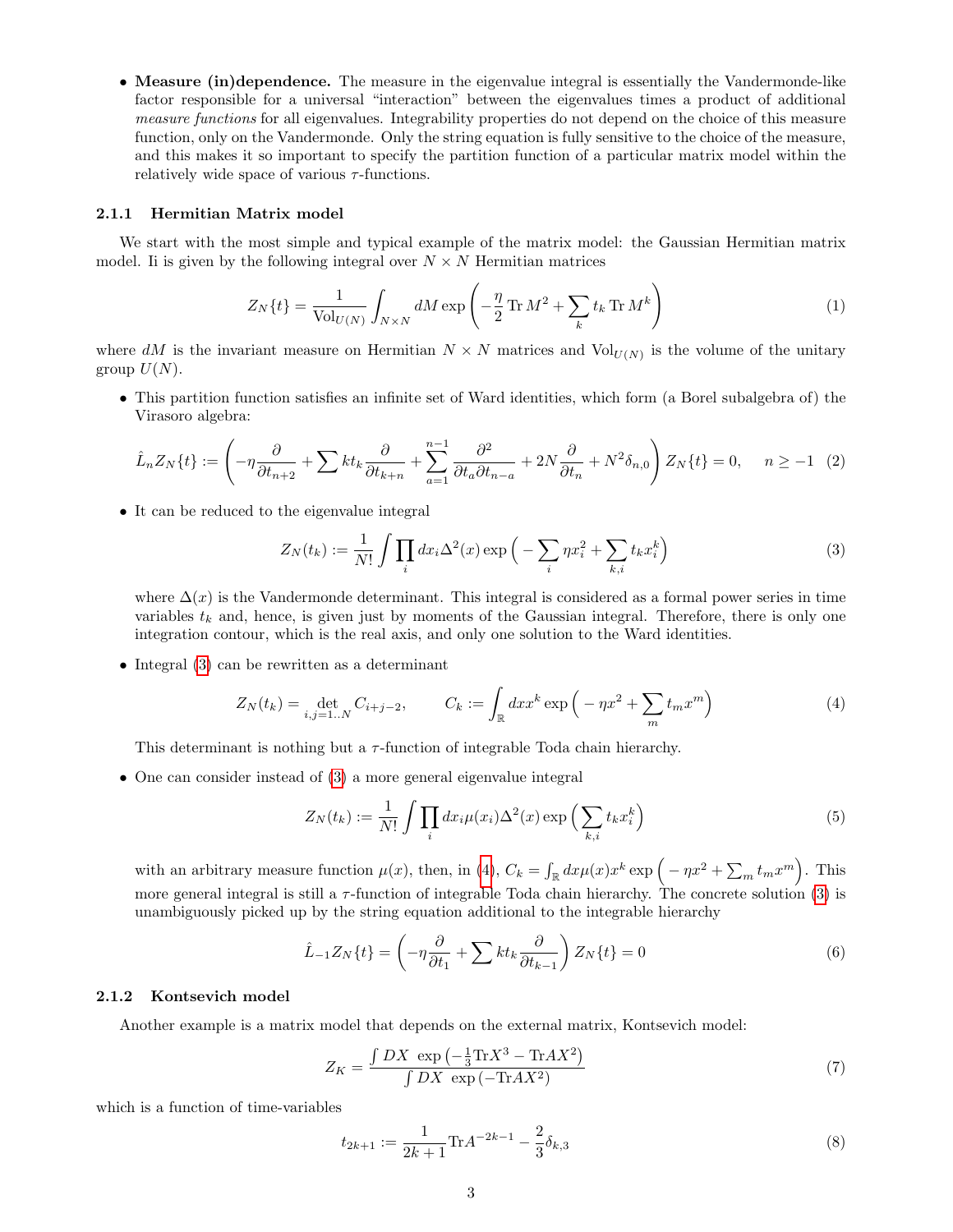• The Kontsevich integral satisfies an infinite set of Virasoro constraints:

$$
\hat{L}_n Z_K = \left(\sum_{k>0} \left(k + \frac{1}{2}\right) t_{2k+1} \frac{\partial}{\partial t_{2k+1+2n}} + \frac{1}{4} \sum_{a+b=n-1} \frac{\partial^2}{\partial t_{2a+1} \partial t_{2b+1}} + \frac{\delta_{n,0}}{16} + \frac{\delta_{n,-1} t_1^2}{4}\right) Z_K = 0 \tag{9}
$$

- The Kontsevich integral is understood as a formal power series in variables  $t_k$ , which fixes just a unique solution to the Virasoro constrains [\[18\]](#page-11-14).
- $Z_K$  is a  $\tau$ -function of the KdV hierarchy [\[19\]](#page-11-15), which is reduction from the KP  $\tau$ -function, which depends only on the odd time variables  $t_{2k+1}$ .
- The concrete solution to the KdV hierarchy is again unambiguously picked up by the first Virasoro constraint  $\tilde{L}_{-1}$ , which is the string equation:

<span id="page-3-0"></span>
$$
\hat{L}_{-1}Z_K = \left(\sum_{k>0} \left(k + \frac{1}{2}\right) t_{2k+1} \frac{\partial}{\partial t_{2k-1}} + \frac{t_1^2}{4}\right) Z_K = 0 \tag{10}
$$

One can now leave only two non-zero time variables  $t_1$  and  $t_3$  and differentiate [\(10\)](#page-3-0) w.r.t.  $t_1$  in order to get an equation for  $u := \frac{\partial^2 \log Z_k}{\partial t_1^2}$ 

$$
3t_3u + t_1 = 0 \tag{11}
$$

Similarly, choosing non-zero  $t_1$  and  $t_5$ , one obtains the equation (with  $t_5$  chosen a proper constant) [\[20\]](#page-11-16)

<span id="page-3-2"></span>
$$
\frac{1}{3}\frac{\partial^2 u}{\partial t_1^2} - u^2 + t_1 = 0\tag{12}
$$

which is the Panlevé I equation, etc. This is the first example where we obtain the Painlevé equation as a corollary of a reduction of the string equation to few (two) non-zero times.

#### 2.2 Discrete Painlevé equation

As we already noted, the case of discrete Painlevé  $q$ -PVI equations turns out to be much simpler than the case of standard Painlevé VI equation. It is an equation for two functions  $w_1(z)$  and  $w_2(z)$ , and has the form [\[1\]](#page-10-0) (in fact, there are many other discrete Painlevé equations, see [\[21\]](#page-11-17) for a review)

<span id="page-3-1"></span>
$$
\frac{w_1(z)w_1(qz)}{a_3a_4} = \frac{(w_2(qz) - b_1z)(w_2(qz) - b_2z)}{(w_2(qz) - b_3)(w_2(qz) - b_4)}
$$

$$
\frac{w_2(z)w_2(qz)}{b_3b_4} = \frac{(w_1(z) - a_1z)(w_1(z) - a_2z)}{(w_1(z) - a_3)(w_1(z) - a_4)}
$$
(13)

where the constants  $a_i$ ,  $b_i$  satisfy the constraint

$$
\frac{b_1 b_2}{b_3 b_4} = q \frac{a_1 a_2}{a_3 a_4} \tag{14}
$$

By rescalings  $w_1(z)$ ,  $w_2(z)$  and z, one can always remove three of these constants  $a_i$ ,  $b_i$  so that remaining four constants we can always parameterize with four parameters.

Note that the continuous limit of these discrete Painlevé  $q$ -PVI equations to the Painlevé VI equation is quite tricky: one expands the equation nearby the point

$$
a_i = b_i = q = 1 \tag{15}
$$

so that

$$
w_1 = \frac{w_2 - z}{w_2 - 1}, \quad w_2 = \frac{w_1 - z}{w_1 - 1}, \quad \text{i.e.} \quad \frac{(w_1 - a_1 z)(w_1 - a_2 z)}{(w_1 - z)(w_1 - 1)} \frac{1}{qw_2} = 1 \tag{16}
$$

Now choosing

$$
q = 1 - \epsilon, \quad a_i = 1 + \epsilon \mathfrak{a}_i, \quad b_i = 1 + \epsilon \mathfrak{b}_i, \quad y_1 = w_1, \quad \frac{(w_1 - a_1 z)(w_1 - a_2 z)}{(w_1 - z)(w_1 - 1)} \frac{1}{q w_2} = 1 - \epsilon w_1 y_2 \tag{17}
$$

with  $\epsilon \to 0$ , one arrives at a pair of first order differential equations for  $y_1, y_2$  that are equivalent to the Painlevé VI equation [\[1\]](#page-10-0).

This is quite a surprise that such a fancy limit may naturally emerge, however, it turns out to be the case: it naturally emerges as the 4d limit of the 5d matrix model, which is nothing but the matrix integral with 3 arbitrary non-vanishing Miwa variables, or just a matrix model with a 3-logarithm potential (see sec[.3.2\)](#page-4-0).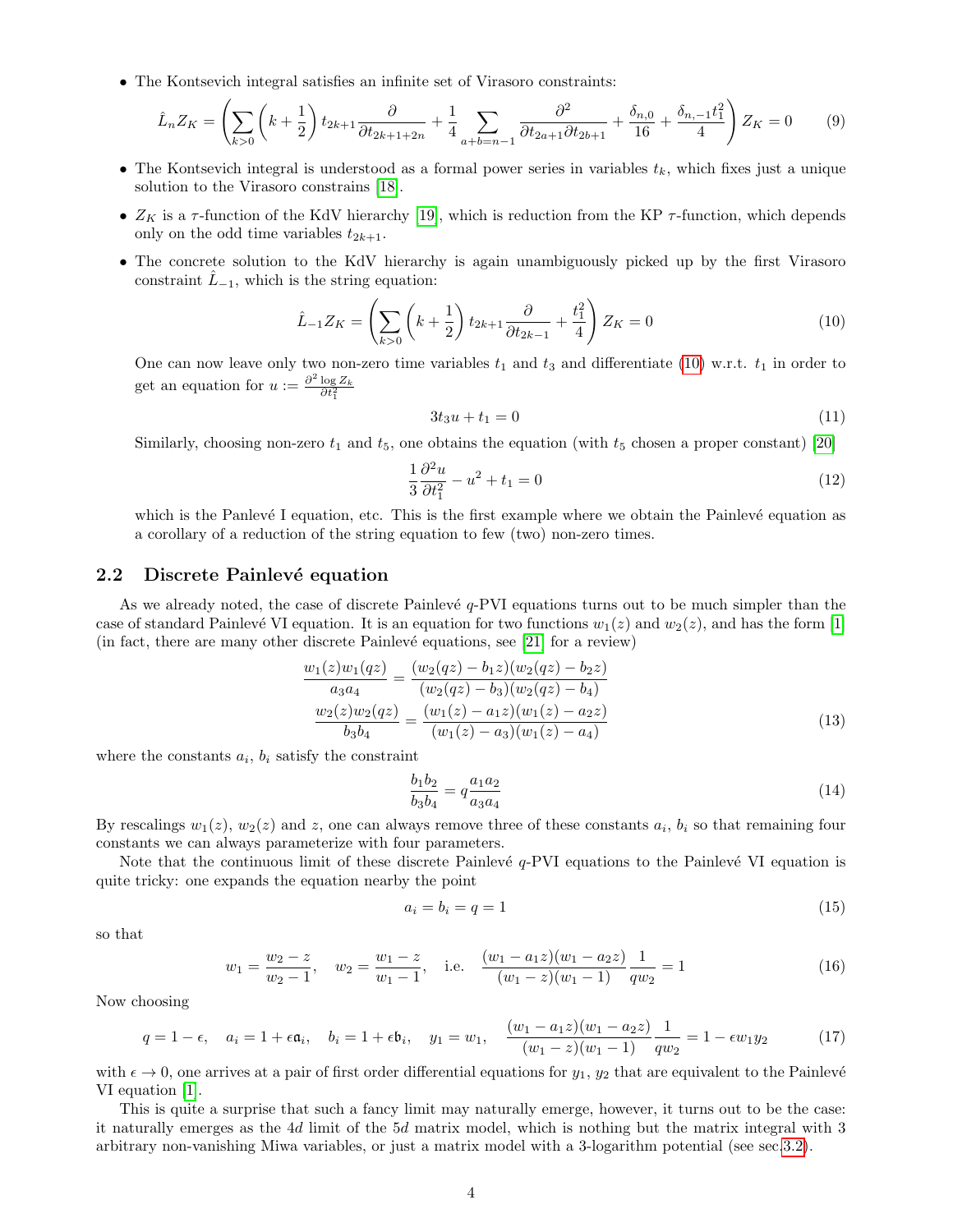# 3 Matrix models in Miwa variables

#### 3.1 Miwa variables and Hirota bilinear identities

Now let us consider the change of variables  $t_k$  in the integral [\(5\)](#page-2-2) with an arbitrary measure function  $\mu(x)$ to the so called Miwa variables  $(z_a, 2\alpha_a)$ 

$$
t_k := \frac{1}{k} \sum_a 2\alpha_a z_a^{-k} \tag{18}
$$

with arbitrary many parameters  $z_a$  and  $\alpha_a$ . Then, the integral becomes

<span id="page-4-2"></span>
$$
Z_N(z_a; \alpha_a) := \frac{1}{N!} \int \prod_i dx_i \mu(x_i) \Delta^2(x) \prod_{i,a} \left(1 - \frac{x_i}{z_a}\right)^{2\alpha_a} \tag{19}
$$

As soon as  $(5)$  is a  $\tau$ -function of the Toda chain hierarchy [\[22\]](#page-12-0), it satisfies the Hirota bilinear identities, which, in the Miwa variables, look like [\[19,](#page-11-15) [23](#page-12-1)[–25\]](#page-12-2)

<span id="page-4-1"></span>
$$
(z_a - z_b) \cdot Z_N(\alpha_c + 1/2) \cdot Z_N(\alpha_a + 1/2, \alpha_b + 1/2) + (z_b - z_c) \cdot Z_N(\alpha_a + 1/2) \cdot Z_N(\alpha_b + 1/2, \alpha_c + 1/2) +
$$
  
 
$$
+ (z_c - z_a) \cdot Z_N(\alpha_b + 1/2) \cdot Z_N(\alpha_a + 1/2, \alpha_c + 1/2) = 0 \tag{20}
$$

and are satisfied for all triples of  $z_{a,b,c}$  and  $\alpha_{a,b,c}$ . It can be also derived from the determinant representations.

Similarly, for all pairs of  $z_{a,b}$  and  $\alpha_{a,b}$ , there is another equation [\[26\]](#page-12-3)

$$
(z_a - z_b) \cdot Z_N \cdot Z_{N-1}(\alpha_a + 1/2, \alpha_b + 1/2) - z_a \cdot Z_N(\alpha_a + 1/2) \cdot Z_{N-1}(\alpha_b + 1/2) ++ z_b \cdot Z_N(\alpha_b + 1/2) \cdot Z_{N-1}(\alpha_a + 1/2) = 0
$$
\n(21)

and

$$
z_b \cdot Z_N \cdot Z_{N-1}(\alpha_a + 1/2, \alpha_b + 1/2) - Z_N(\alpha_a + 1/2) \cdot Z_{N-1}(\alpha_b + 1/2) -
$$
  

$$
-z_b \cdot Z_N(\alpha_b + 1/2) \cdot Z_{N-1}(\alpha_a + 1/2) = 0
$$
 (22)

if  $z_a = 0$ . In fact, it follows from [\(20\)](#page-4-1), since changing multiplicity by one unit  $\alpha \to \alpha + 1/2$  is equivalent to inserting a fermion in the fermionic realization of the Toda hierarchy [\[24,](#page-12-4) [25,](#page-12-2) [27\]](#page-12-5), and such is increasing the discrete Toda time N by one:  $Z_N \to Z_{N+1}$  as well. Similar identities that involve three multiplicities are

<span id="page-4-5"></span>
$$
z_b \cdot Z_N(\alpha_c - 1/2) \cdot Z_{N-1}(\alpha_a + 1/2, \alpha_b + 1/2) - Z_N(\alpha_a + 1/2, \alpha_c - 1/2) \cdot Z_{N-1}(\alpha_b + 1/2) -
$$
  

$$
-z_b \cdot Z_N(\alpha_b + 1/2, \alpha_c - 1/2) \cdot Z_{N-1}(\alpha_a + 1/2) = 0
$$
 (23)

<span id="page-4-4"></span>
$$
z_c \cdot Z_{N-1} \cdot Z_N(\alpha_a - 1/2, \alpha_b - 1/2, \alpha_c - 1/2) - Z_{N-1}(\alpha_a - 1/2) \cdot Z_N(\alpha_b - 1/2, \alpha_c - 1/2) -
$$
  

$$
-z_c \cdot Z_{N-1}(\alpha_c - 1/2) \cdot Z_N(\alpha_a - 1/2, \alpha_b - 1/2) = 0
$$
 (24)

if  $z_a = 0$ . There is also a bilinear difference equation that relates  $Z_{N+1}$  and  $Z_{N-1}$  [\[26\]](#page-12-3), but we do not need it here.

#### <span id="page-4-0"></span>3.2 Conformal matrix models and Painlevé VI equation

Now let us note that the integrals of the form [\(19\)](#page-4-2) naturally emerge in studying the Virasoro conformal blocks within the conformal matrix model approach [\[2,](#page-10-1) [3\]](#page-10-2). Indeed, the CMM-representation of the standard Virasoro conformal block of the theory with central charge  $c = 1$  with conformal dimensions parameterized by conformal momenta,  $\Delta_i = \alpha_i^2$  is given by the formula

$$
B^{(4d)}(\alpha_i; \alpha; z) = z^{\Delta - \Delta_1 - \Delta_2} \cdot \left( 1 + \frac{(\Delta_2 - \Delta_1 + \Delta)(\Delta_3 - \Delta_4 + \Delta)}{2\Delta} \cdot z + \mathcal{O}(z^2) \right) = \mathfrak{Z}^{(4d)} \cdot Z_{N_1, N_2}^{(4d)} \tag{25}
$$

with the eigenvalue (matrix) model integral

<span id="page-4-3"></span>
$$
Z_{N_1,N_2}^{(4d)} = z^{2\alpha_1\alpha_2} (1-z)^{2\alpha_2\alpha_3} \cdot \frac{1}{N_1!N_2!} \int \prod_i dx_i \Delta^2(x) \prod x_i^{2\alpha_1} (z-x_i)^{2\alpha_2} (1-x_i)^{2\alpha_3} \tag{26}
$$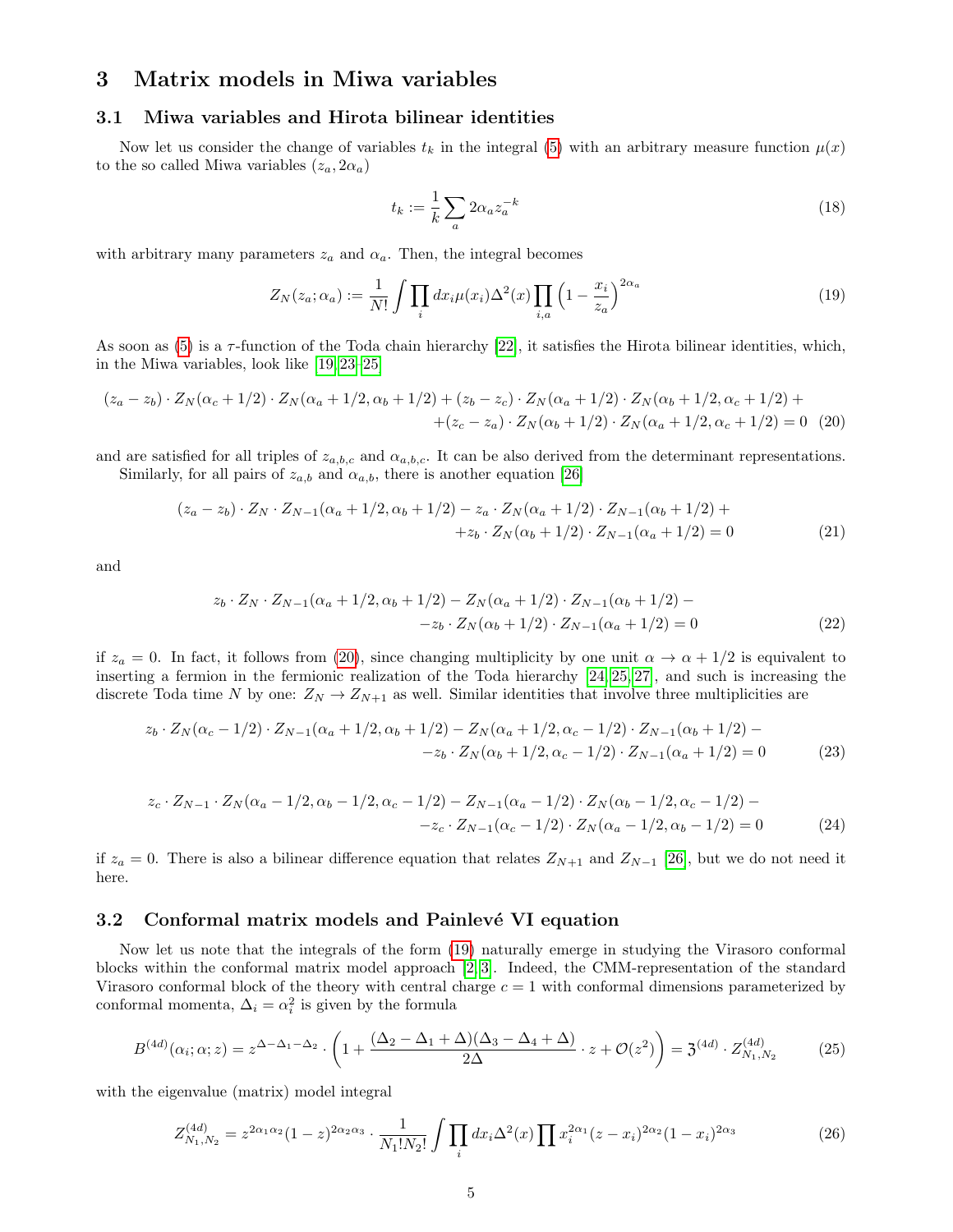where  $3$  is a normalization factor, and the matrix integral [\(26\)](#page-4-3) depends on two integers,  $N_1$  and  $N_2$  that count the number of integrations over the contours  $C_1 = [0, z]$  and  $C_2 = [1, \infty)$  respectively. These integers are determined by the external conformal momenta  $\alpha_i$  and the internal one,  $\alpha$ :

<span id="page-5-3"></span>
$$
N_1 = \alpha - \alpha_1 - \alpha_2, \qquad N_2 = -\alpha - \alpha_3 - \alpha_4 \tag{27}
$$

This is a typical Dijkgraaf-Vafa type model with two different contours, its partition function is not a  $\tau$ -function of an integrable hierarchy. In order to have a  $\tau$ -function, one can consider a model with the same measure and with the unique integration contour given by a formal sum of two contours  $C(\mu_1, \mu_2) := \mu_1 \cdot C_1 + \mu_2 \cdot C_2$ , where  $\mu_1$  and  $\mu_2$  are formal parameters:

<span id="page-5-0"></span>
$$
Z_N^{(4d)}(\mu_1, \mu_2) := \frac{1}{N!} \int_{C(\mu_1, \mu_2)} \prod_i dx_i \Delta^2(x) \prod x_i^{2\alpha_1} (z - x_i)^{2\alpha_2} (1 - x_i)^{2\alpha_3} \tag{28}
$$

Then, we immediately have

$$
Z_N^{(4d)}(\mu_1, \mu_2) = \sum_{N_1, N_2 \colon N_1 + N_2 = N} \mu_1^{N_1} \mu_2^{N_2} \cdot Z_{N_1, N_2}^{(4d)} \tag{29}
$$

i.e.  $Z_N^{(4d)}(\mu_1, \mu_2)$  is a generation function of the Dijkgraaf-Vafa partition functions  $Z_{N_1, l}^{(4d)}$  $N_1, N_2$ . This is nothing but a discrete Fourier transform in the variable  $\mu_1/\mu_2$  with the sum  $N = N_1 + N_2$  fixed.

 $Z_N^{(4d)}(\mu_1,\mu_2)$  is already a  $\tau$ -function of the Toda chain in Miwa variables [\(19\)](#page-4-2) restricted to the point with only three non-zero Miwa variables. As any matrix model  $\tau$ -function, the multiple integral [\(28\)](#page-5-0) has the standard determinant representation [\(4\)](#page-2-1)

$$
Z_N^{(4d)}(\mu_1, \mu_2) = z^{2\alpha_1 \alpha_2} (1-z)^{2\alpha_2 \alpha_3} \cdot \det_{1 \le i,j \le N} G(i+j-2)
$$
 (30)

where

$$
G(k) = \mu_1 \int_0^z x^{2\alpha_1 + k} (z - x)^{2\alpha_2} (1 - x)^{2\alpha_3} dx + \mu_2 \int_1^\infty x^{2\alpha_1 + k} (z - x)^{2\alpha_2} (1 - x)^{2\alpha_3} dx \tag{31}
$$

and it was demonstrated in  $[10]$  that it satisfies the Painlevé VI equation.

Thus, it is the set-up where the continuous limit of the discrete Painlevé equations [\(13\)](#page-3-1) naturally emerges. In the remaining part of the paper we demonstrate that the same scheme is equally well applicable to the  $q$ -Painlevé case of 5d conformal matrix models. Moreover, the structures behind the Painlevé equation in this discrete q-case are much more transparent than in the 4d model.

# 4 5d matrix model and discrete Painlevé equations

#### 4.1 CMM representation of the q-Virasoro conformal block

In the q-Virasoro case, the procedure is literally the same: at the first step, we realize the conformal block by the matrix integral [\[28–](#page-12-6)[30\]](#page-12-7). There are only two differences with the Virasoro case: first, all integrals become the Jackson integrals, and, second, some powers are replaced with the Pochhammer symbols. The Jackson integral is defined as a sum

<span id="page-5-1"></span>
$$
\int_0^1 f(x)d_q x = (1-q)\sum_{k=0}^\infty f(q^k)
$$
\n(32)

One can transform eigenvalue integrals over the contours  $C_1 = [0, z]$  and  $C_2 = [1, \infty)$  into the integrals over  $C = [0, 1]$  with the changes of variables:  $x \to zu$  and  $x \to 1/v$  respectively. These integrals can be immediately deformed to the Jackson integrals in form [\(32\)](#page-5-1). One has also to substitute the degrees  $\alpha_2$  and  $\alpha_3$  in [\(26\)](#page-4-3) with the  $q$ -Pochhammer symbols<sup>[1](#page-5-2)</sup>:

$$
(1 - \xi)^p \to (\xi; q)_p = \prod_{k=0}^{p-1} (1 - q^k \xi)
$$
\n(33)

$$
(\xi;q)_p \to \exp\Big(-\sum_{k=1}^{\infty} \frac{1-q^{pk}}{1-q^k} \frac{\xi^k}{k}\Big)
$$

<span id="page-5-2"></span><sup>&</sup>lt;sup>1</sup>This is the case for the integer values of  $p$ , the extension to non-integer is immediate: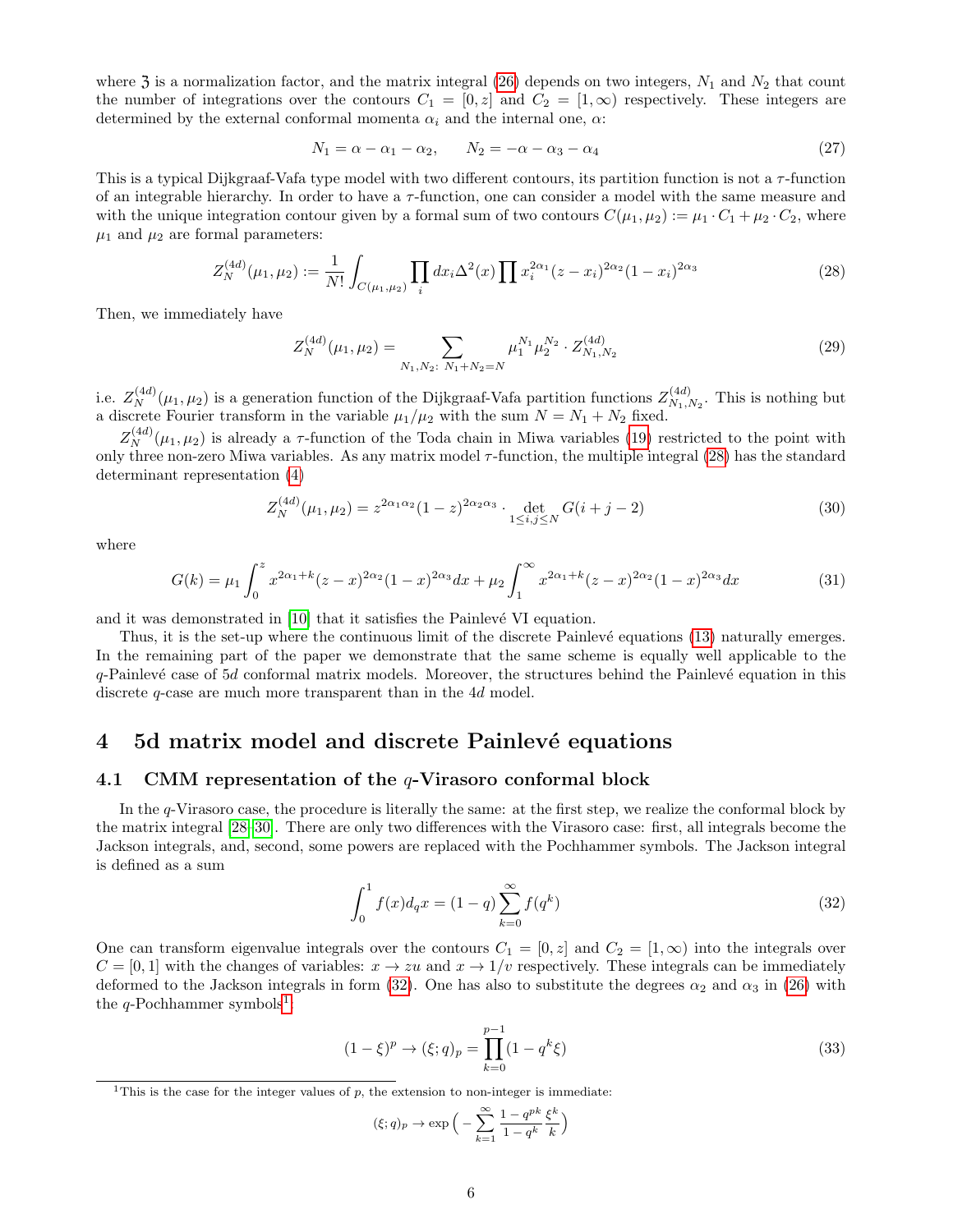After making these two changes, we immediately arrive to the CMM representation of the q-Virasoro conformal block of the theory with central charge  $c = 1$  (see [\[31\]](#page-12-8) for  $c \neq 1$  case), the counterpart of [\(26\)](#page-4-3), [\[28\]](#page-12-6):

$$
B^{(5d)}(\Delta_i; \Delta; z) = 3^{(5d)} \cdot Z_{N_1, N_2}^{(5d)} \tag{34}
$$

with<sup>[2](#page-6-0)</sup>

$$
Z_{N_1,N_2}^{(5d)} = z^{2\alpha_1\alpha_2}(z;q)_{2\alpha_2\alpha_3} \cdot \frac{1}{N_1!N_2!} \int \prod_{i=1}^{N_1} \left( z^{2\alpha_1+2\alpha_2+N_1} d_q u_i u_i^{2\alpha_1}(u_i;q)_{2\alpha_2}(z u_i;q)_{2\alpha_3} \right) \Delta^2(u) \times \tag{35}
$$

$$
\times \int \prod_{j=1}^{N_2} \left( d_q v_j v_j^{-2\alpha_1 - 2\alpha_2 - 2\alpha_3 - 2N_1 - 2} (z v_j; q)_{2\alpha_2} (v_j; q)_{2\alpha_3} \right) \Delta^2(v) \times \prod_{i=1}^{N_1} \prod_{j=1}^{N_2} \left( 1 - z u_i v_j \right)^2 \tag{36}
$$

where the numbers of integration  $N_1$  and  $N_2$  are given by the same formula [\(27\)](#page-5-3).

The function  $Z_{N_1}^{(5d)}$  $\chi_{N_1,N_2}^{(5a)}$  is related to the 5d Nekrasov functions  $Z_{\lambda,\mu}$  via

$$
Z_{N_1,N_2}^{(5d)} = \left(\mathfrak{Z}^{(5d)}\right)^{-1} \cdot z^{\Delta - \Delta_1 - \Delta_2} \cdot \sum_{\lambda,\mu} \left(q^{2\alpha_3 + 1}z\right)^{|\lambda| + |\mu|} Z_{\lambda,\mu} \tag{37}
$$

#### 4.2 The Fourier transform of the conformal block

Now we again introduce a generating function of  $Z_{N_{\rm t}}^{(5d)}$  $N_{1,N_2}$ , which is the Fourier transform of the *q*-Virasoro conformal block,

$$
Z_N^{(5d)}(\mu_1, \mu_2) = \sum_{N_1, N_2 \colon N_1 + N_2 = N} \mu_1^{N_1} \mu_2^{N_2} \cdot Z_{N_1, N_2}^{(5d)} \tag{38}
$$

Similarly to  $Z_N^{(4d)}(\mu_1, \mu_2)$ , this function is a Toda chain  $\tau$ -function (in Miwa variables) and has a determinant representation

<span id="page-6-1"></span>
$$
Z_N^{(5d)}(\mu_1, \mu_2) = z^{2\alpha_1 \alpha_2}(z; q)_{2\alpha_2 \alpha_3} \cdot \det_{1 \le i, j \le N} G(i+j-2)
$$
\n(39)

where

<span id="page-6-3"></span>
$$
G(k) = \mu_1 z^{2\alpha_{12} + k + 1} \int d_q u u^{2\alpha_1 + k} (u; q)_{2\alpha_2} (zu; q)_{2\alpha_3} + \mu_2 \int d_q v v^{-2\alpha_1 - 2\alpha_2 - 2\alpha_3 - 2 - k} (zv; q)_{2\alpha_2} (v; q)_{2\alpha_3} =
$$
  
\n
$$
= \mu_1 \cdot z^{2\alpha_{12} + k + 1} \cdot \mathfrak{B}_q (2\alpha_1 + k + 1, 2\alpha_2 + 1) \quad 2\phi_1 (q^{-2\alpha_3}, q^{2\alpha_1 + k + 1}; q^{2\alpha_{12} + k + 2}; q, z) +
$$
  
\n
$$
+ \mu_2 \cdot q^{-(2\alpha_1 + 1)(2\alpha_{23} + 1)} \cdot \mathfrak{B}_q (-2\alpha_{123} - k - 1, 2\alpha_3 + 1) \quad 2\phi_1 (q^{-2\alpha_{123} - k - 1}, q^{-2\alpha_2}; q^{-2\alpha_{12} - k}; q, z) \quad (40)
$$

where we denote  $\alpha_{12} = \alpha_1 + \alpha_2$  etc, and  $\mathfrak{B}_q(\alpha, \beta) = \int_0^1 d_q x x^{\alpha-1}(x; q)_{\beta-1} = \frac{\Gamma_q(\alpha) \Gamma_q(\beta)}{\Gamma_q(\alpha+\beta)}$  $\frac{q(\alpha) \cdot 1 \cdot q(\beta)}{\Gamma_q(\alpha+\beta)}$  is the q-Beta-function constructed from the q-Γ-functions [\[32\]](#page-12-9), while  $_2\phi_1(a, b; c; q, z)$  is the Heine basic q-hypergeometric function [32],

$$
{}_2\phi_1(a,b;c;q,z) := \sum_{n=0}^{\infty} \frac{(a;q)_n (b;q)_n}{(c;q)_n (q;q)_n} z^n
$$
\n(41)

The determinant representation, similarly to  $Z_N^{(4d)}(\mu_1, \mu_2)$ , follows from the eigenvalue representation

<span id="page-6-2"></span>
$$
Z_N^{(5d)}(\mu_1, \mu_2) \sim \frac{1}{N!} \int \prod_{i=1}^N \left( d_q x_i x_i^{2\alpha_1} (z^{-1} x_i; q)_{2\alpha_2} (x_i; q)_{2\alpha_3} \right) \Delta^2(x) \tag{42}
$$

<span id="page-6-0"></span><sup>&</sup>lt;sup>2</sup>Note that in the literature, the prefactor  $(z; q)_{2\alpha_2\alpha_3}$  is often omitted (see, e.g., [\[29,](#page-12-10) Eq.(4.29)-(4.30)]). This factor is due to the additional  $U(1)$  group that participates in the AGT conjecture, and would be necessary if one requires that the  $q$ -Virasoro conformal block turns into the Virasoro one when  $q \to 1$ . It is also present in the solution to the continuous Painlevé equation in its standard form, but solution to the discrete Painlevé equations is invariant w.r.t. multiplying the solution by this factor, see below.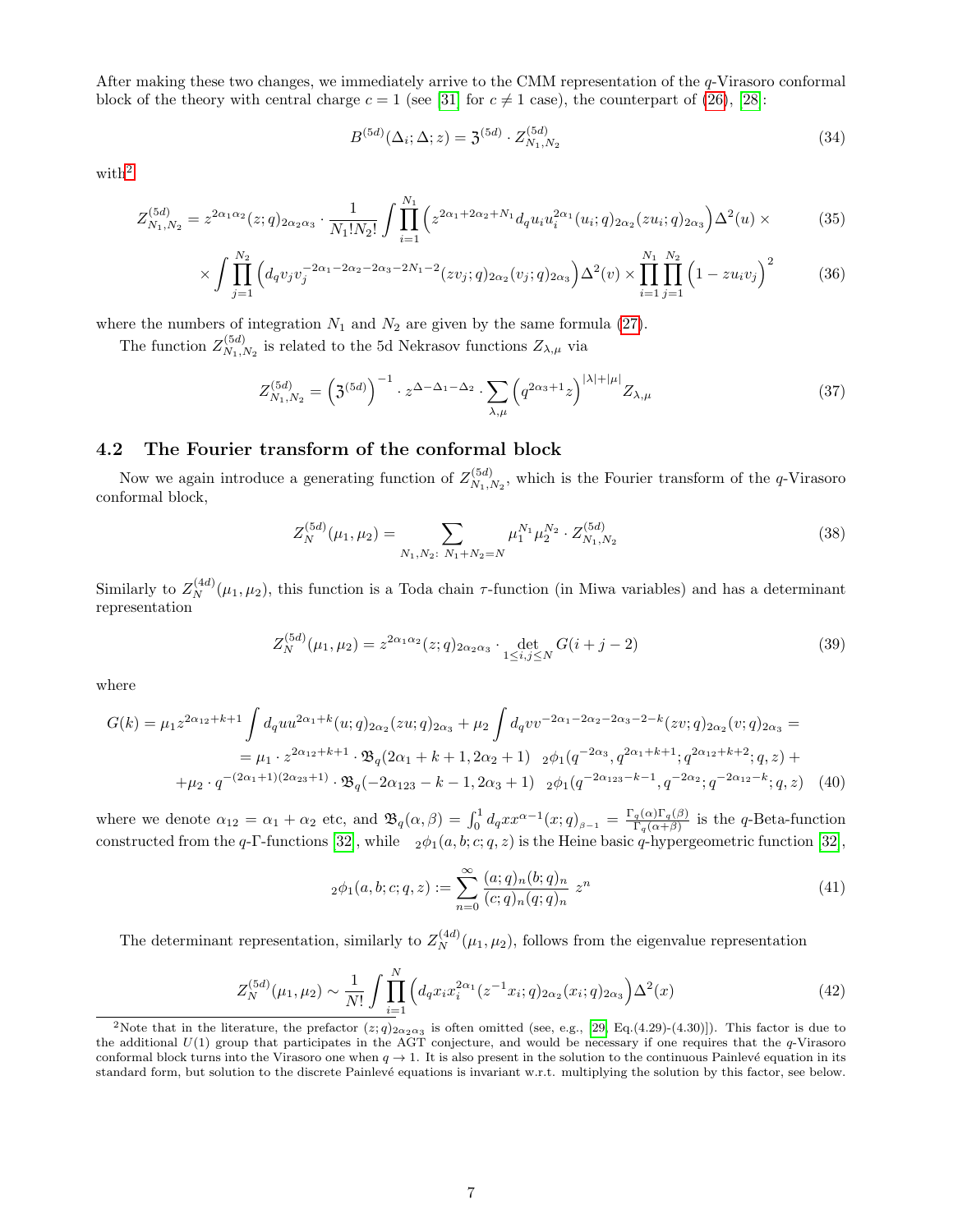#### 4.3 Conformal block as a discrete Painlevé solution

We define now the function<sup>[3](#page-7-0)</sup>  $\tau(\alpha_1, \alpha_2, \alpha_3, \alpha_4; z) = \tau_N(\alpha_i; \mu_1/\mu_2, z) = \mu_2^N Z_N^{(5d)}(\mu_1, \mu_2) z^{-2\alpha_1 \alpha_2}(z; q)_{2\alpha_2 \alpha_3}^{-1}$ for simplicity of notation removing the simple factor  $z^{2\alpha_1\alpha_2}(z;q)_{2\alpha_2\alpha_3}$  (as we noted above, see footnote [2,](#page-6-0) multiplying the  $\tau$ -function with the factor  $(z; q)_{2\alpha_2\alpha_3}$  does not change the solution to the Painlevé equation) and using that  $N = -\alpha_1 - \alpha_2 - \alpha_3 - \alpha_4$ . Then, we have, in fact, eight different  $\tau$ -functions that are used for constructing the discrete Painlevé equations:

<span id="page-7-1"></span>
$$
\tau_1(\alpha_1, \alpha_2, \alpha_3, \alpha_4; z) = \tau(\alpha_1 + \frac{1}{2}, \alpha_2, \alpha_3 + \frac{1}{2}, \alpha_4; z) \qquad \tau_2(\alpha_1, \alpha_2, \alpha_3, \alpha_4; z) = \tau(\alpha_1, \alpha_2 - \frac{1}{2}, \alpha_3, \alpha_4 + \frac{1}{2}; z)
$$

$$
\tau_3(\alpha_1, \alpha_2, \alpha_3, \alpha_4; z) = \tau(\alpha_1, \alpha_2, \alpha_3 + \frac{1}{2}, \alpha_4 + \frac{1}{2}; z) \qquad \tau_4(\alpha_1, \alpha_2, \alpha_3, \alpha_4; z) = \tau(\alpha_1 + \frac{1}{2}, \alpha_2 - \frac{1}{2}, \alpha_3, \alpha_4; z)
$$

$$
\tau_5(\alpha_1, \alpha_2, \alpha_3, \alpha_4; z) = \tau(\alpha_1 + \frac{1}{2}, \alpha_2 - \frac{1}{2}, \alpha_3, \alpha_4; z)
$$

$$
\tau_5(\alpha_1, \alpha_2, \alpha_3, \alpha_4; z) = \tau(\alpha_1 + \frac{1}{2}, \alpha_2, \alpha_3, \alpha_4 + \frac{1}{2}; z) \qquad \tau_6(\alpha_1, \alpha_2, \alpha_3, \alpha_4; z) = \tau(\alpha_1, \alpha_2 - \frac{1}{2}, \alpha_3 + \frac{1}{2}, \alpha_4; z)
$$

$$
\tau_7(\alpha_1, \alpha_2, \alpha_3, \alpha_4; z) = \tau(\alpha_1 + \frac{1}{2}, \alpha_2 - \frac{1}{2}, \alpha_3 + \frac{1}{2}, \alpha_4 + \frac{1}{2}; z) \qquad \tau_8(\alpha_1, \alpha_2, \alpha_3, \alpha_4; z) = \tau(\alpha_1, \alpha_2, \alpha_3, \alpha_4; z) \qquad (43)
$$

Indeed, one can construct the functions  $w_i(z)$  through these 8 different  $\tau$ -functions in accordance with the weight lattice of  $D_5^{(1)}$  [\[14,](#page-11-10) [33,](#page-12-11) [34\]](#page-12-12) (in fact, due to bilinear relations [\[33\]](#page-12-11), they can be expressed through 4  $\tau$ -functions):

<span id="page-7-7"></span>
$$
w_1(z) = q^N z \cdot \frac{\tau_1(qz)\tau_2(z)}{\tau_3(qz)\tau_4(z)}
$$
  

$$
w_2(z) = q^{2\alpha_3 + 2N - 1} z \cdot \frac{\tau_5(z)\tau_6(z)}{\tau_7(z)\tau_8(z)}
$$
 (44)

and these functions  $w_1(z)$  and  $w_2(z)$  satisfy the discrete Painlevé q-PVI equations [\(13\)](#page-3-1) with

<span id="page-7-5"></span>
$$
-N = \sum_{i} \alpha_{i}, \qquad a_{1} = q, \qquad a_{2} = q^{1-N-2\alpha_{3}}, \qquad a_{3} = q^{2-N}, \qquad a_{4} = q^{2\alpha_{2}+1}
$$

$$
b_{1} = q^{-2\alpha_{2}+1}, \qquad b_{2} = q^{2\alpha_{1}+2\alpha_{3}+N+1}, \qquad b_{3} = q^{2\alpha_{3}+1}, \qquad b_{4} = q^{2\alpha_{1}+2\alpha_{3}+N+1}
$$
(45)

The first constraint in this list allows us to omit  $\alpha_4$  from the set of the arguments of  $\tau$ -functions [\(43\)](#page-7-1). As we noted earlier, one can always express  $a_i$ ,  $b_i$  through any four independent parameters, four  $\alpha_i$  in this case. A determinant solution to the  $q$ -Painlevé equation was also obtained in [\[14\]](#page-11-10). After some manipulations with the q-hypergeometric functions, it can be reduced to solution [\(39\)](#page-6-1) at  $\mu_2 = 0$ .

# 5 Discrete Painlevé: integrability in Miwa variables  $+$  string equations

#### 5.1 Conformal matrix model and Hirota bilinear identities

One can check that these  $\tau$ -functions satisfy the eight bilinear relations [\[14,](#page-11-10) [33\]](#page-12-11):

<span id="page-7-3"></span>
$$
zq^{2N-2}\tau_1\tau_2 - q^{2\alpha_2}\tau_3\tau_4 - \tau_7\tau_8 = 0\tag{46}
$$

<span id="page-7-2"></span>
$$
\tau_1 \tau_2 - q^{1 - 2\alpha_3 - 2N} \tau_3 \tau_4 - \tau_5 \tau_6 = 0 \tag{47}
$$

<span id="page-7-4"></span>
$$
\overline{\tau}_1 \tau_2 - q^{1-N} \overline{\tau}_3 \tau_4 - q^{2N - 2\alpha_{12} - 2} \tau_5 \overline{\tau}_6 = 0 \tag{48}
$$

$$
zq^{N-1}\overline{\tau}_1\tau_2 - q^{2\alpha_2}\overline{\tau}_3\tau_4 - \overline{\tau}_7\tau_8 = 0
$$
\n
$$
\tag{49}
$$

$$
z\overline{\tau}_1\tau_2 - q^{2-2N}\overline{\tau}_3\tau_4 - q^{-2\alpha_2}\tau_7\overline{\tau}_8 = 0
$$
\n(50)

<span id="page-7-6"></span>
$$
\overline{\tau}_1 \tau_2 - q^{1-2N-2\alpha_3} \overline{\tau}_3 \tau_4 - \overline{\tau}_5 \tau_6 = 0 \tag{51}
$$

<span id="page-7-0"></span> $3$ Note the notation here differs from that in [\[33\]](#page-12-11), where the correspondence between the  $q$ -conformal block and the discrete Painlevé VI equations was established for a non-matrix model case, when [\(27\)](#page-5-3) has not to be satisfied.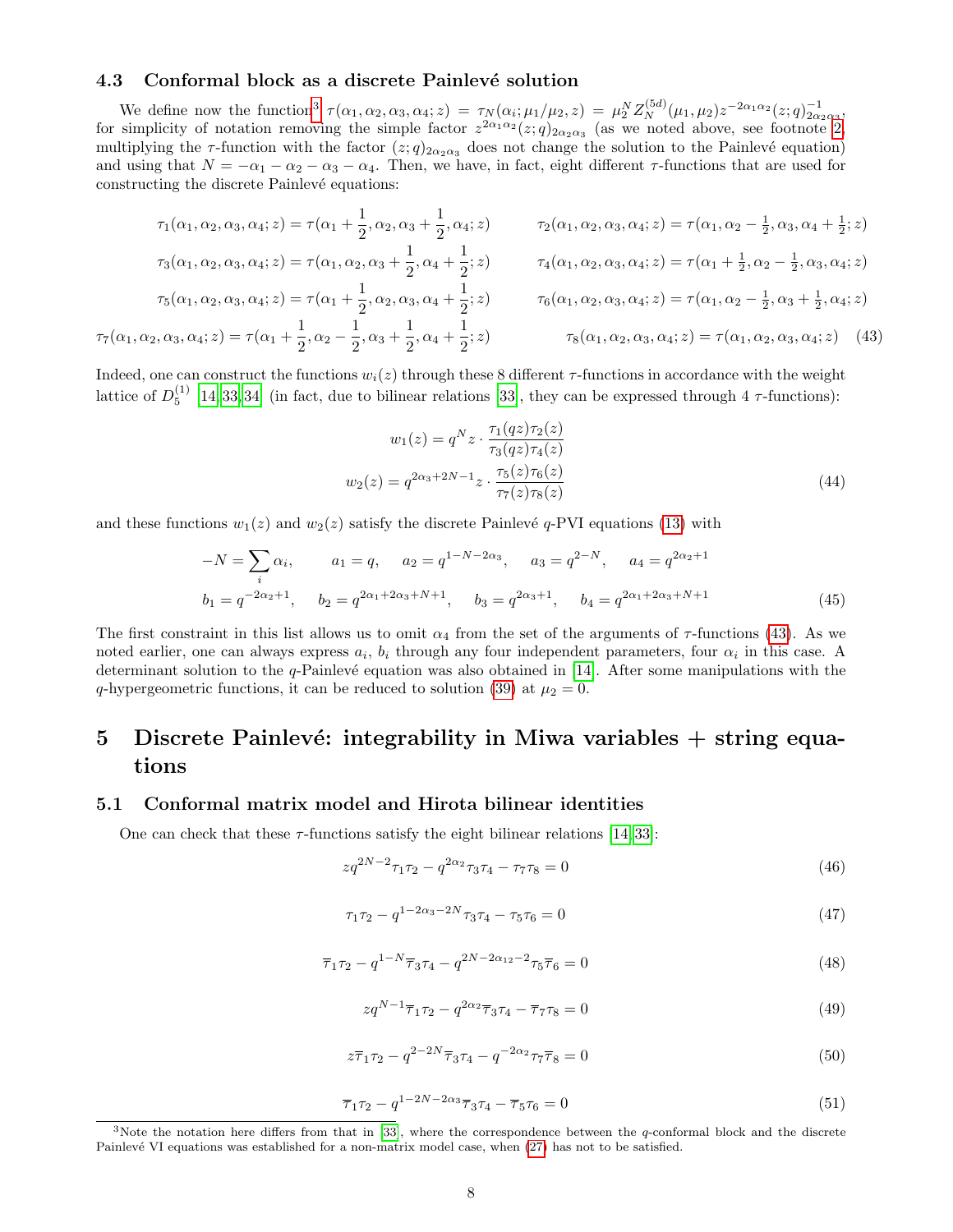<span id="page-8-1"></span>
$$
\overline{\tau}_1 \underline{\tau}_2 - q^{1-N} \overline{\tau}_3 \underline{\tau}_4 - q^{2N-2-2\alpha_{12}} \tau_5 \tau_6 = 0 \tag{52}
$$

<span id="page-8-2"></span>
$$
z\overline{\tau}_{1}\underline{\tau}_{2} - q^{2-N}\overline{\tau}_{3}\underline{\tau}_{4} - q^{N-2\alpha_{2}}\tau_{7}\tau_{8} = 0
$$
\n(53)

where we introduced the standard notation  $\bar{\tau} := \tau(qz)$ ,  $\tau = \tau(q^{-1}z)$ . From these identities, one can derive the discrete Painlevé  $q$ -PVI equations [\[14\]](#page-11-10).

These bilinear identities can be derived in many various ways, important for us is that the first four of these bilinear identities can be obtained from the matrix model representation [\(42\)](#page-6-2) exploiting the fact that this latter is a  $\tau$ -function of the Toda chain hierarchy [\[22\]](#page-12-0). Indeed, note that the multiple integral [\(42\)](#page-6-2) can be also presented in the form [\(5\)](#page-2-2), with integral substituted by the Jackson integral (which is inessential for integrable properties and, hence for the Hirota identities) and three sets of Miwa variables

<span id="page-8-4"></span>
$$
(0, 2\alpha_1), \quad (zq^{-i}, 1), \quad i = 0, \dots, 2\alpha_2 - 1, \quad (q^{-i}, 1), \quad i = 0, \dots, 2\alpha_3 - 1 \tag{54}
$$

for integer  $2\alpha_2$  and  $2\alpha_3$ . At the same time, this eigenvalue integral [\(42\)](#page-6-2) is not only a  $\tau$ -function of the Toda chain, it is simultaneously a  $\tau$ -function of the discrete Toda chain [\[35\]](#page-12-13).

As a  $\tau$ -function, the integral [\(42\)](#page-6-2) also satisfies the Hirota identities [\(20\)](#page-4-1)-[\(24\)](#page-4-4). For instance, choosing  $(z_a, \alpha_a) = (0, \alpha_1), (z_b, \alpha_b) = (q^{-2\alpha_3+1}, 1)$  and  $(z_c, \alpha_c) = (q^{-2\alpha_2+1}, 1)$  and using [\(43\)](#page-7-1), one obtains from [\(23\)](#page-4-5) the bilinear identity [\(47\)](#page-7-2). Similarly, choosing  $(z_a, \alpha_a) = (0, \alpha_1)$ ,  $(z_b, \alpha_b) = (q^{-2\alpha_3}, 1)$  and  $(z_c, \alpha_c) = (q^{-2\alpha_2+2}, 1)$ , one obtains from [\(23\)](#page-4-5) the bilinear identity [\(46\)](#page-7-3). In order to obtain these formulas, one has to take into account a normalization factor that gives rise to additional factors like  $q^{2N}$  in the coefficients of the bilinear identities.

Similarly, one can note that the rescaling  $\tau(\alpha_3) \to \overline{\tau}(\alpha_3 + 1/2)$  corresponds to adding the Miwa variable with unit multiplicity at the point qz. Considering this as  $z_b$  with  $(z_a, \alpha_a) = (0, \alpha_1)$  and  $(z_c, \alpha_c) = (q^{-2\alpha_2+1}, 1)$ and using [\(43\)](#page-7-1), one immediately obtains [\(48\)](#page-7-4) from [\(23\)](#page-4-5). At last, one can obtain, in a similar way, [\(49\)](#page-7-4).

#### 5.2 Discrete Painlevé equation and the string equation

Note that the four integrable Hirota identities are not enough to fix a solution to the discrete Painlevé equations, the integral [\(42\)](#page-6-2), because they are satisfied by integrals with an arbitrary measure  $\mu(x)$ . To put it differently, they encode just an integrable hierarchy, which has a lot of different solutions, and [\(42\)](#page-6-2) is only one of them. In order to fix this concrete solution, one needs additional constraints, and these constraints are the Virasoro constraints considered at the point with only 3 non-zero Miwa variables. This is because the Ward identities (Virasoro constraints) crucially depend on the chosen measure function  $\mu(x)$ . The Ward identities typically fix the solution up to a choice of integration contours. In the present case with the matrix model [\(42\)](#page-6-2), there are, at least, two solutions, which are the two  $q$ -hypergeometric functions in  $(40)$ . In the non-discrete case, there is an argument that the Ward identities leave no room for more solutions: the partition function [\(28\)](#page-5-0) is associated, as usual for the Dijkgraaf-Vafa solution, with two possible extrema (minima with a proper choice of parameters) of the matrix (eigenvalue) model potential: it is a sum of three logarithms that exactly has two extrema.

Thus, the four Virasoro constraints play the role of the string equation: the string equation added to integrability leads to the discrete Painlevé  $q$ -PVI equations. This is much similar to the way the usual Painlevé equation emerges from the string equation of the matrix models  $[7]$  (e.g. the Painlevé I equation for the Kontsevich model, see sec[.2.1.2](#page-2-3) and eq.[\(12\)](#page-3-2)).

#### 5.3 An illustration:  $N = 1$  case

In order to illustrate the phenomenon, we consider the simplest case of  $N = 1$  "matrix model" [\(19\)](#page-4-2) with  $\mu(x) = 1$ , i.e. the matrix of size  $1 \times 1$  and just one integration [\[36\]](#page-12-14). In this case,

<span id="page-8-0"></span>
$$
\frac{b_1}{b_3} = q \frac{a_2}{a_4} = q^{-2\alpha_{23}}, \qquad \frac{b_2}{b_4} = \frac{a_1}{a_3} = 1 \tag{55}
$$

as follows from  $(45)$ . With these special values of parameters  $(55)$ , the discrete Painlevé  $q$ -PVI equations  $(13)$ admits solutions that satisfy a simpler pair of equations

<span id="page-8-3"></span>
$$
w_1(z) = a_4 \frac{w_2(z) - b_1 z/q}{w_2(z) - b_3}, \qquad w_2(qz) = b_4 \frac{w_1(z) - a_1 z}{w_1(z) - a_3} \tag{56}
$$

Indeed, from the second equation it follows that

$$
w_1(z) = \frac{a_3 w_2 (qz) - b_4 a_1 z}{w_2 (qz) - b_4} \stackrel{(55)}{=} a_3 \frac{w_2 (qz) - b_2}{w_2 (qz) - b_4}
$$
\n
$$
(57)
$$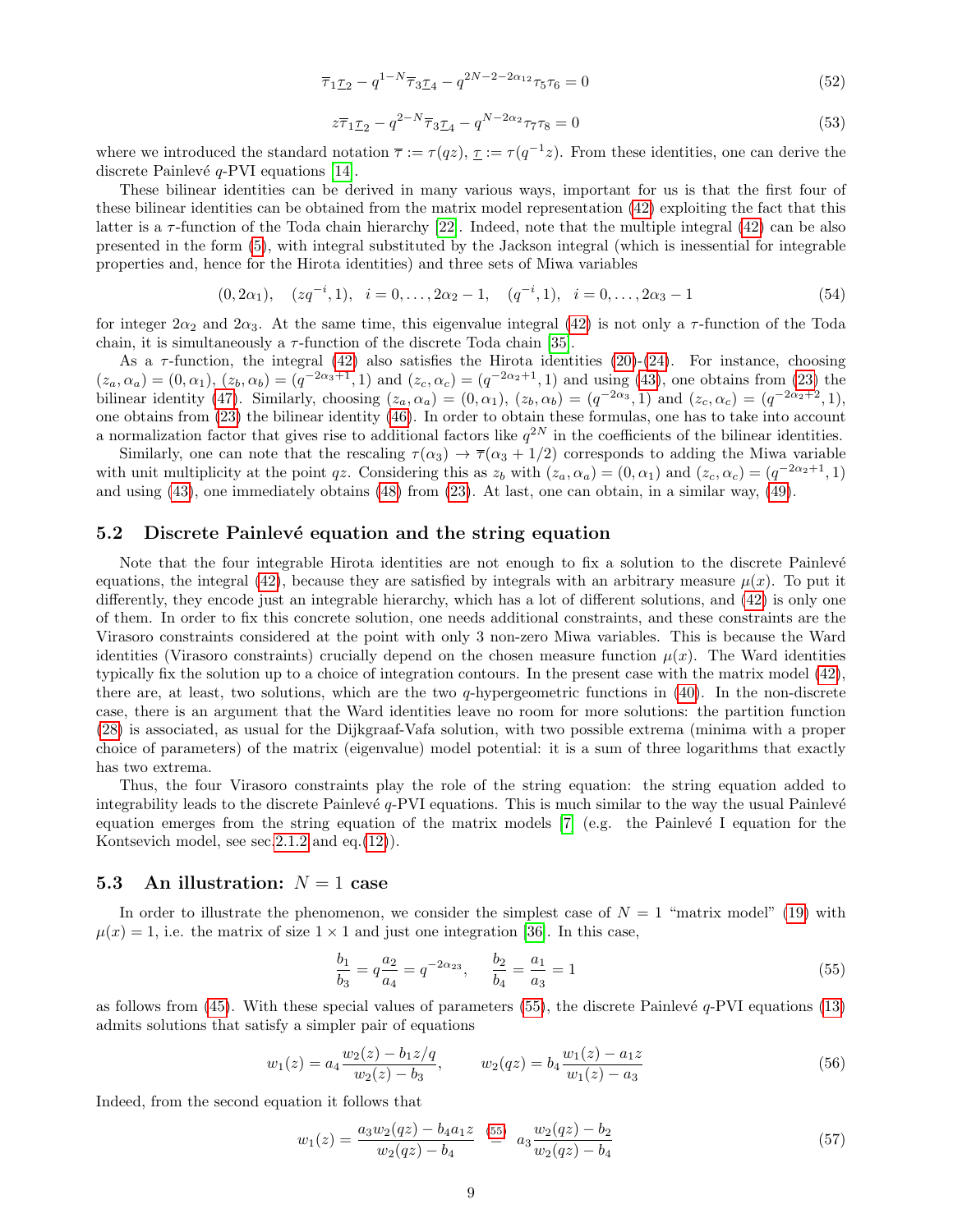Multiplying it with the first equation taken at  $z \to qz$ , one obtains the first equation from [\(13\)](#page-3-1). Similarly, it follows from the first equation that

$$
w_2(z) = \frac{b_3 w_1(z) - b_1 z a_4/q}{w_1(z) - a_4} \stackrel{(55)}{=} b_3 \frac{w_1(z) - a_2}{w_1(z) - a_4}
$$
(58)

Multiplying it with the second equation, we obtain the second equation from [\(13\)](#page-3-1).

In this case, the bilinear identities become linear and [\(49\)](#page-7-4) follows from [\(46\)](#page-7-3), [\(51\)](#page-7-6) from [\(47\)](#page-7-2), [\(52\)](#page-8-1) from [\(48\)](#page-7-4) and [\(53\)](#page-8-2) from [\(50\)](#page-7-4) so that the independent four identities are

<span id="page-9-0"></span>
$$
z\tau_2 - \frac{q}{b_1}\tau_4 - \tau_8 = 0\tag{59}
$$

$$
\tau_2 - \frac{1}{b_3}\tau_4 - \tau_6 = 0\tag{60}
$$

$$
\tau_2 - \tau_4 - \frac{q b_1}{a_2 b_2} \overline{\tau}_6 = 0 \tag{61}
$$

$$
z\tau_2 - \tau_4 - \frac{b_1}{q}\overline{\tau}_8 = 0\tag{62}
$$

Now expressing  $\tau_6$  and  $\tau_8$  from [\(59\)](#page-9-0) and [\(60\)](#page-9-0) and substituting them into [\(44\)](#page-7-7), we obtain that the first equation of [\(56\)](#page-8-3) is, indeed, correct. Similarly, expressing  $\overline{\tau}_6$  and  $\overline{\tau}_8$  from [\(61\)](#page-9-0) and [\(62\)](#page-9-0), we prove the second equation of [\(56\)](#page-8-3).

Of these four identities, only the last one [\(62\)](#page-9-0) is not a corollary of integrability and is correct only for the specific  $\mu(x) = 1$  measure. Hence, it should be just the string equation. Let us analyze it in detail.

Note that, at  $N = 1$ , the first string equation in Miwa variables reads

$$
\sum_{a} 2\alpha_{a} Z_{1}(z_{a}; \alpha_{a} - 1/2) = 0
$$
\n(63)

where the sum goes over all Miwa variables. In the case of a restricted number of Miwa variables [\(54\)](#page-8-4), when [\(19\)](#page-4-2) reduces to [\(42\)](#page-6-2) at  $N = 1$ , this equation turns into

<span id="page-9-1"></span>
$$
\hat{L}_{-1}\tau = 0 \implies [2\alpha_1]_q \cdot \tau(\alpha_1 - 1/2) - [2\alpha_2]_q \cdot \tau(\alpha_2 - 1/2) - q^{2\alpha_1 - 2\alpha_3} [2\alpha_3]_q \cdot \tau(\alpha_3 - 1/2) = 0 \tag{64}
$$

Here  $[n]_q := (1 - q^n)/(1 - q)$  denotes the quantum numbers. However, this lowest  $L_{-1}$  constraint does not contain z and is not just the same as [\(62\)](#page-9-0). Fortunately, there are more equations, those associated with  $\hat{L}_1$ and  $\hat{L}_2$  Virasoro constraints (all other Borel Virasoro generators are obtained by repeated commutation of  $\hat{L}_2$ and  $\hat{L}_{\pm 1}$ ), and they involve z. Thus we can try (and succeed) to get [\(62\)](#page-9-0) by adding these constraints to [\(64\)](#page-9-1). In fact,  $\hat{L}_2$  is needed when one deals with an arbitrary number of Miwa variables. In the  $N=1$  case and the number of Miwa variables restricted to the set  $(54)$ , one can substitute it by a much simpler  $\hat{L}_0$ . In this case, the two independent constraints in addition to  $\hat{L}_{-1}$  are [\[36\]](#page-12-14)<sup>[4](#page-9-2)</sup>:

$$
\hat{L}_0 \tau = 0 \implies [-2\alpha_1]_q (q - q^{-2\alpha_3} z) \cdot \tau (\alpha_1 - 1/2) + q^{2\alpha_2} [2\alpha_2]_q (q - z) \tau (\alpha_2 - 1/2, z/q) -
$$

$$
-[-2\alpha_3] (q \cdot q^{2\alpha_2} - q^{-2\alpha_3} z) \tau (\alpha_3 - 1/2) = 0
$$

$$
\hat{L}_1 \tau = 0 \implies \tau + q^{2\alpha_2} \cdot \tau (\alpha_1 + 1/2, \alpha_2 - 1/2) - z \cdot \tau (\alpha_2 - 1/2) = 0
$$
\n(65)

In fact, the second equation is a combination of  $\hat{L}_1$ -constraint and the lower ones, and is nothing but equation [\(59\)](#page-9-0). Now, one can obtain from the first two Virasoro constraints that

$$
\begin{cases}\n[2\alpha_1]_q(q-1)\tau(\alpha_1-1/2) = q^{-2\alpha_3-1}(q^{2\alpha_2+1}-z)\tau(\alpha_2-1/2) - q^{2\alpha_1-1}(q-z)\underline{\tau}(\alpha_2-1/2) \\
[2\alpha_3]_q(q-1)\tau(\alpha_3-1/2) = q^{-2\alpha_1-1}(q^{2\alpha_3+1}-z)\tau(\alpha_2-1/2) - q^{2\alpha_2-1}(q-z)\underline{\tau}(\alpha_2-1/2)\n\end{cases} \tag{66}
$$

Replacing in the first of these equations  $\alpha_1 \to \alpha_1 + 1/2$  and, in the second,  $\alpha_3 \to \alpha_3 + 1/2$ , one finally obtains from the first two Virasoro constraints the identities

$$
\left(\frac{a_2b_2}{q} - 1\right)\overline{\tau}_8 = \left(\frac{q}{b_1} - a_2z\right)\overline{\tau}_4 - \frac{a_2b_2}{b_1}(1-z)\tau_4\tag{67}
$$

$$
(b_3 - 1)\overline{\tau}_8 = \frac{q^2}{a_2 b_2} (b_3 - z)\overline{\tau}_6 - \frac{q^2}{b_1 a_2} (1 - z)\tau_6
$$
\n(68)

<span id="page-9-2"></span><sup>4</sup>Note that the definitions in that paper are slightly different, thus the formulas are slightly different as well .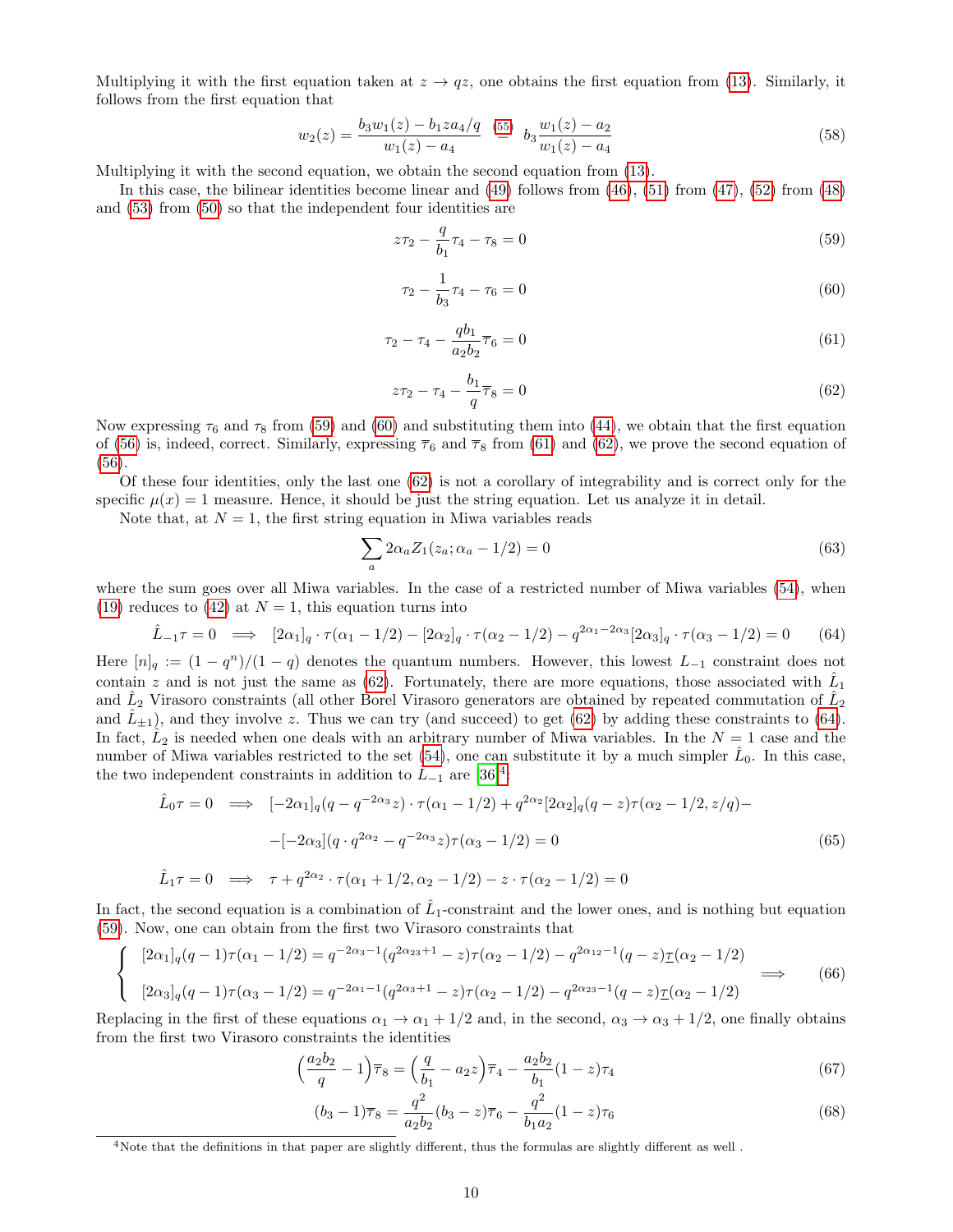and the second of these identities is exactly [\(62\)](#page-9-0) provided one applies [\(60\)](#page-9-0) and [\(61\)](#page-9-0) to express  $\tau_6$  and  $\overline{\tau}_6$  through  $\tau_2$  and  $\tau_4$ .

# 6 Conclusion

In this letter, we made and justified the following set of statements:

- The Fourier transform of the q-conformal block has a manifest determinant representation when is presented by the conformal matrix model.
- This determinant solves the discrete Painlevé  $q$ -PVI equations.
- This discrete Painlevé solution follows from a combination of integrability and string equations of the matrix model in Miwa variables restricted to a particular set of Miwa variables.

For the sake of illustration, we considered the  $N = 1$  case in a very detail. More technical issues are postponed to an expanded version of this text.

The main message of this paper is that the string equations can be significantly less naive than just the lowest Virasoro constraints. Moreover, it calls for a deeper understanding of the structure and the shape of Ward identities in logarithmic models and in Miwa variables, which are getting more and more important in modern theory. If the first emergency of the simplest equations from the Painléve family in the double scaling limit of Hermitian model [\[37\]](#page-12-15) was long considered to be just an accident, our work demonstrates that things are very different: the Painléve equations seem to appear naturally within this context, and, if so, one needs to understand what has the Painléve property to do with the Virasoro constraints. This adds to the long-standing puzzle of the Painléve property of reductions of integrable systems to ODE [\[38\]](#page-12-16). Last, but not the least, we once again confirmed the relative simplicity of the q-Painléve equations as compared to the continuous ones, and this emphasizes the importance of clearly defining the Painleve property of finite-difference equations and of clearly describing the limiting procedure connecting it to the continuous case. As we explained, this involves study of the condensation of Miwa variables and the related problem of various phase transitions in the space of  $\tau$ -functions. Hopefully the identity

#### $Painléve = string$

in the space of difference/differential equations looks impressive and challenging enough to give a new momentum for work in all these directions.

### Acknowledgements

Our work is supported in part by the grant of the Foundation for the Advancement of Theoretical Physics "BASIS" (A.Mir., A.Mor.), by RFBR grants 19-01-00680 (A.Mir.,Z.Z.) and 19-02-00815 (A.Mor.), by joint grants 19-51-53014-GFEN-a (A.Mir., A.Mor.), 19-51-50008-YaF-a (A.Mir.), 18-51-05015-Arm-a (A.Mir., A.Mor.), 18-51-45010-IND-a (A.Mir., A.Mor.). The work was also partly funded by RFBR and NSFB according to the research project 19-51-18006 (A.Mir., A.Mor.).

### References

- <span id="page-10-0"></span>[1] M. Jimbo, H. Sakai, [chao-dyn/9507010](http://arxiv.org/abs/chao-dyn/9507010)
- <span id="page-10-1"></span>[2] A. Marshakov, A. Mironov, A. Morozov, Phys. Lett. B265 (1991) 99 A. Mironov, S. Pakuliak, Theor.Math.Phys. 95 (1993) 604-625, [hep-th/9209100](http://arxiv.org/abs/hep-th/9209100) S. Kharchev, A. Marshakov, A. Mironov, A. Morozov, S. Pakuliak, Nucl. Phys. B404 (1993) 717-750, [hep-th/9208044](http://arxiv.org/abs/hep-th/9208044) H. Awata, Y. Matsuo, S. Odake, J. Shiraishi, Phys.Lett. B347 (1995) 49, [hep-th/9411053;](http://arxiv.org/abs/hep-th/9411053) Soryushiron Kenkyu 91 (1995) A69-A75, [hep-th/9503028](http://arxiv.org/abs/hep-th/9503028) H. Awata, Y. Matsuo, S. Odake, J. Shiraishi, Nucl.Phys. B449 (1995) 347-374, [hep-th/9503043](http://arxiv.org/abs/hep-th/9503043)
- <span id="page-10-2"></span>[3] R. Dijkgraaf, C. Vafa, [arXiv:0909.2453;](http://arxiv.org/abs/0909.2453) H. Itoyama, K. Maruyoshi, T. Oota, Prog.Theor.Phys. 123 (2010) 957-987, [arXiv:0911.4244](http://arxiv.org/abs/0911.4244)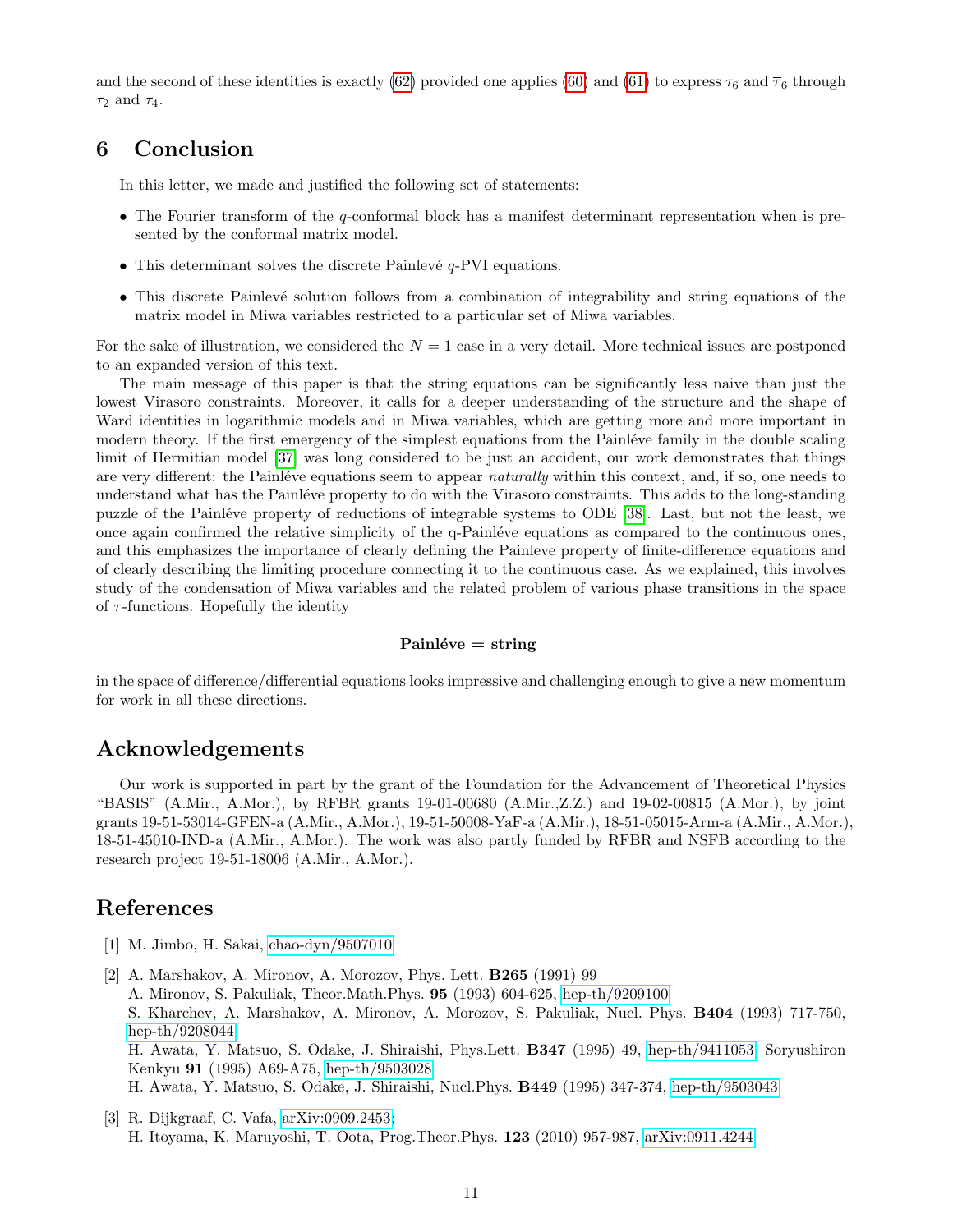- T. Eguchi, K. Maruyoshi, [arXiv:0911.4797;](http://arxiv.org/abs/0911.4797) [arXiv:1006.0828](http://arxiv.org/abs/1006.0828) R. Schiappa, N. Wyllard, [arXiv:0911.5337](http://arxiv.org/abs/0911.5337) A. Mironov, A. Morozov, Sh. Shakirov, JHEP 02 (2010) 030, [arXiv:0911.5721;](http://arxiv.org/abs/0911.5721) Int.J.Mod.Phys. A25 (2010) 3173-3207, [arXiv:1001.0563](http://arxiv.org/abs/1001.0563) H. Itoyama, T. Oota, Nucl. Phys. B838 (2010) 298-330, [arXiv:1003.2929](http://arxiv.org/abs/1003.2929) A. Mironov, A. Morozov, An. Morozov, Nucl.Phys. B843 (2011) 534-557, [arXiv:1003.5752](http://arxiv.org/abs/1003.5752)
- <span id="page-11-0"></span>[4] L. Alday, D. Gaiotto, Y. Tachikawa, Lett. Math. Phys. 91 (2010) 167–197, [arXiv:0906.3219](http://arxiv.org/abs/0906.3219) N. Wyllard, JHEP 0911 (2009) 002, [arXiv:0907.2189](http://arxiv.org/abs/0907.2189) A. Mironov, A. Morozov, Nucl.Phys. B825 (2009) 1–37, [arXiv:0908.2569](http://arxiv.org/abs/0908.2569)
- <span id="page-11-1"></span>[5] A. Belavin, A. Polyakov, A. Zamolodchikov, Nucl.Phys. B241 (1984) 333-380 A. Zamolodchikov, Al. Zamolodchikov, Conformal field theory and critical phenomena in 2d systems, 2009 (in Russian)
	- G. Moore, N. Seiberg, Commun.Math.Phys. 123 (1989) 177-254
	- L. Alvarez-Gaume, Helvetica Physica Acta, 64 (1991) 361
	- P. Di Francesco, P. Mathieu, D. Senechal, Conformal Field Theory, Springer, 1996
- <span id="page-11-2"></span>[6] N. Nekrasov, Adv. Theor.Math.Phys. 7 (2004) 831-864, [hep-th/0206161](http://arxiv.org/abs/hep-th/0206161) R. Flume, R. Pogossian, Int.J.Mod.Phys. A18 (2003) 2541 N. Nekrasov, A. Okounkov, [hep-th/0306238](http://arxiv.org/abs/hep-th/0306238)
- <span id="page-11-3"></span>[7] A. Morozov, Phys.Usp.(UFN) 35 (1992) 671-714; 37 (1994) 1; [hep-th/9502091;](http://arxiv.org/abs/hep-th/9502091) [hep-th/0502010](http://arxiv.org/abs/hep-th/0502010) A. Mironov, Int.J.Mod.Phys. A9 (1994) 4355; Phys.Part.Nucl. 33 (2002) 537; [hep-th/9409190](http://arxiv.org/abs/hep-th/9409190)
- <span id="page-11-4"></span>[8] F. David, Mod.Phys.Lett. A5 (1990) 1019 A. Mironov, A. Morozov, Phys.Lett. B252 (1990) 47-52 J. Ambjørn, Yu. Makeenko, Mod.Phys.Lett. A5 (1990) 1753 H. Itoyama, Y. Matsuo, Phys.Lett. 255B (1991) 20
- <span id="page-11-5"></span>[9] A. Mironov, A. Morozov, Z. Zakirova, Phys.Lett. B711 (2012) 332-335, [arXiv:1202.6029](http://arxiv.org/abs/1202.6029)
- <span id="page-11-6"></span>[10] A.Mironov, A.Morozov, Phys.Lett. B773 (2017) 34-46, [arXiv:1707.02443](http://arxiv.org/abs/1707.02443)
- <span id="page-11-7"></span>[11] O. Gamayun, N. Iorgov, O. Lisovyy, JHEP 10 (2012) 038, [arXiv:1207.0787](http://arxiv.org/abs/1207.0787) N. Iorgov, O. Lisovyy, Yu. Tykhyy, JHEP 12 (2013) 029, [arXiv:1308.4092](http://arxiv.org/abs/1308.4092) See also: H. Nagoya, [arXiv:1611.08971](http://arxiv.org/abs/1611.08971) G. Bonelli, F. Del Monte, P. Gavrylenko, A. Tanzini, [arXiv:1901.10497](http://arxiv.org/abs/1901.10497)
- <span id="page-11-8"></span>[12] G. Bonelli, A. Grassi, A. Tanzini, [arXiv:1710.11603](http://arxiv.org/abs/1710.11603)
- <span id="page-11-9"></span>[13] A. Grassi, J. Gu, [arXiv:1803.02320](http://arxiv.org/abs/1803.02320)
- <span id="page-11-10"></span>[14] H. Sakai, Nonlinearity, 11 (1998) 823-833
- <span id="page-11-11"></span>[15] L.Chekhov, A.Marshakov, A.Mironov, D.Vasiliev, Proc. Steklov Inst.Math. 251 (2005) 254, [hep-th/0506075](http://arxiv.org/abs/hep-th/0506075) A.Alexandrov, A.Mironov and A.Morozov, Int.J.Mod.Phys. A21 (2006) 2481-2518, [hep-th/0412099;](http://arxiv.org/abs/hep-th/0412099) Fortsch.Phys. 53 (2005) 512-521, [hep-th/0412205](http://arxiv.org/abs/hep-th/0412205)
- <span id="page-11-12"></span>[16] A. Mironov, Theor.Math.Phys. 146 (2006) 63-72, [hep-th/0506158](http://arxiv.org/abs/hep-th/0506158)
- <span id="page-11-13"></span>[17] R. Dijkgraaf, C. Vafa, [hep-th/0206255;](http://arxiv.org/abs/hep-th/0206255) [hep-th/0207106;](http://arxiv.org/abs/hep-th/0207106) [hep-th/0208048](http://arxiv.org/abs/hep-th/0208048)
- <span id="page-11-14"></span>[18] A.Alexandrov, A.Mironov, A.Morozov, P.Putrov, Int.J.Mod.Phys. A24 (2009) 4939-4998, [arXiv:0811.2825](http://arxiv.org/abs/0811.2825)
- <span id="page-11-15"></span>[19] S. Kharchev, A. Marshakov, A. Mironov, A. Morozov, A. Zabrodin, Nucl.Phys. B380 (1992) 181-240, [hep-th/9201013;](http://arxiv.org/abs/hep-th/9201013) Phys.Lett. B275 (1992) 311-314, [hep-th/9111037](http://arxiv.org/abs/hep-th/9111037)
- <span id="page-11-16"></span>[20] M. Fukuma, H. Kawai, R. Nakayama, Int.J.Mod.Phys. A6 (1991) 1385
- <span id="page-11-17"></span>[21] K. Kajiwara, M. Noumi, Y. Yamada, J.Phys. A: Math.Theor. 50 (2017) 073001, [arXiv:1509.08186](http://arxiv.org/abs/1509.08186) Ya. Yamada, talk at the VII Workshop on Geometric Correspondences of Gauge Theories, Trieste, 2017